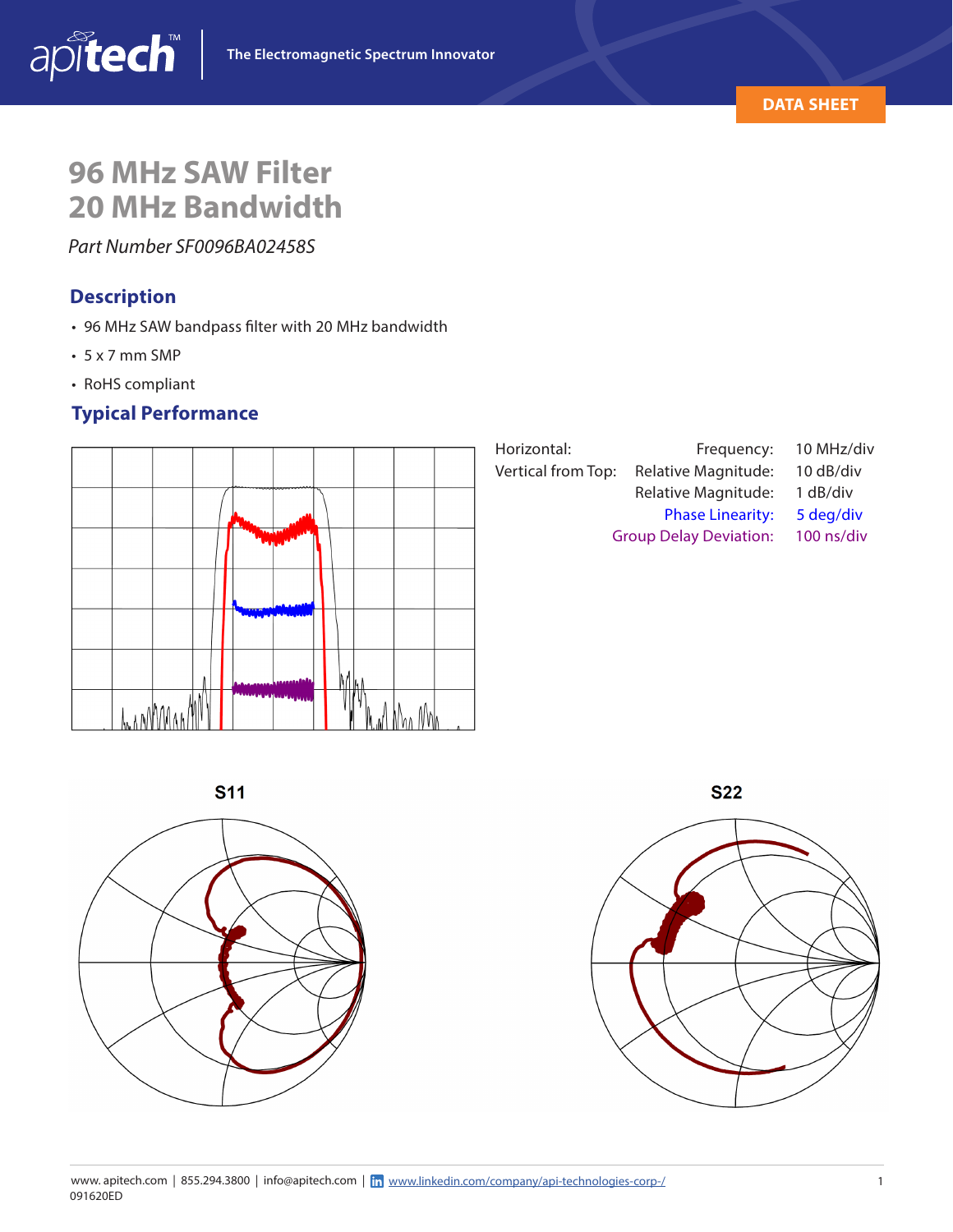

# **96 MHz SAW Filter 20 MHz Bandwidth**

*Part Number SF0096BA02458S*

#### **Specifications**

apitech

| Parameter                                                            | <b>Min</b> | <b>Typ</b> | <b>Max</b> | <b>Units</b>    |
|----------------------------------------------------------------------|------------|------------|------------|-----------------|
| Center Frequency, F <sub>c</sub>                                     |            | 96.00      |            | <b>MHz</b>      |
| Insertion Loss $(86-106 \text{ MHz})$ <sup>1,2</sup>                 |            | 11.3       | 13         | dВ              |
| 1 dB Bandwidth                                                       | 20.0       | 23.4       | ٠          | <b>MHz</b>      |
| Relative Attenuation to Ins Loss (0.3-68.4 MHz) <sup>1,3</sup>       | 50         | 55         |            | dВ              |
| Relative Attenuation to Ins Loss (at 76.8 MHz) <sup>1,3</sup>        | 45         | 50         |            | dB              |
| Relative Attenuation to Ins Loss (123.6 to 162.8 MHz) <sup>1,3</sup> | 40         | 48         | ۰          | dB              |
| Relative Attenuation to Ins Loss (162.8 to 240 MHz) <sup>1,3</sup>   | 35         | 53         |            | dВ              |
| Relative Attenuation to Ins Loss (240 to 1000 MHz) <sup>1,3</sup>    | 25         | 35         |            | dВ              |
| Amplitude Ripple (86 to 106 MHz) <sup>1,4</sup>                      |            | 0.75       |            | dB p-p          |
| Group Delay Ripple (86 to 106 MHz) <sup>1,5</sup>                    |            | 50         | 60         | ns/div          |
| 1 dB Compression Point (86 to 106 MHz)                               | 12         | 15         |            | dB <sub>m</sub> |
| Input $IP3^6$                                                        | 35         | 40         |            | dB <sub>m</sub> |
| <b>Temperature Coefficient</b>                                       |            | 94         |            | ppm/°C          |
| Source/Load Impedance                                                | 50<br>ohms |            |            |                 |
| <b>Ambient Temperature</b>                                           |            | 25         |            | °С              |

#### *Notes*

*1. Measured with terminating impedance matched to 50Ω and*

 *with 50Ω analyzer.*

- *2. Average Insertion Loss in indicated frequency range.*
- *3. Measured as attenuation below the insertion loss point*

 *(Insertion loss is reference).*

- *4. Amplitude ripple should be measured without smoothing.*
- *5. Group delay ripple may be measured with a smoothing aperture of 250 KHz .*
- *6. By design.*

#### **Maximum Ratings**

| Parameter                          | VIin           | $18\times$ | umrs   |
|------------------------------------|----------------|------------|--------|
| Storage Temperature Range          | -40            | 85         | $\sim$ |
| <b>Operating Temperature Range</b> | $-25$          | 85         | $\sim$ |
| Input Power Level                  | $\overline{a}$ | 40         | dBm    |

### **Matching Circuit**



*1. Recommend use of 2% tolerance matching components.*

*2. Component values are for reference only and may change depending on board layout.*